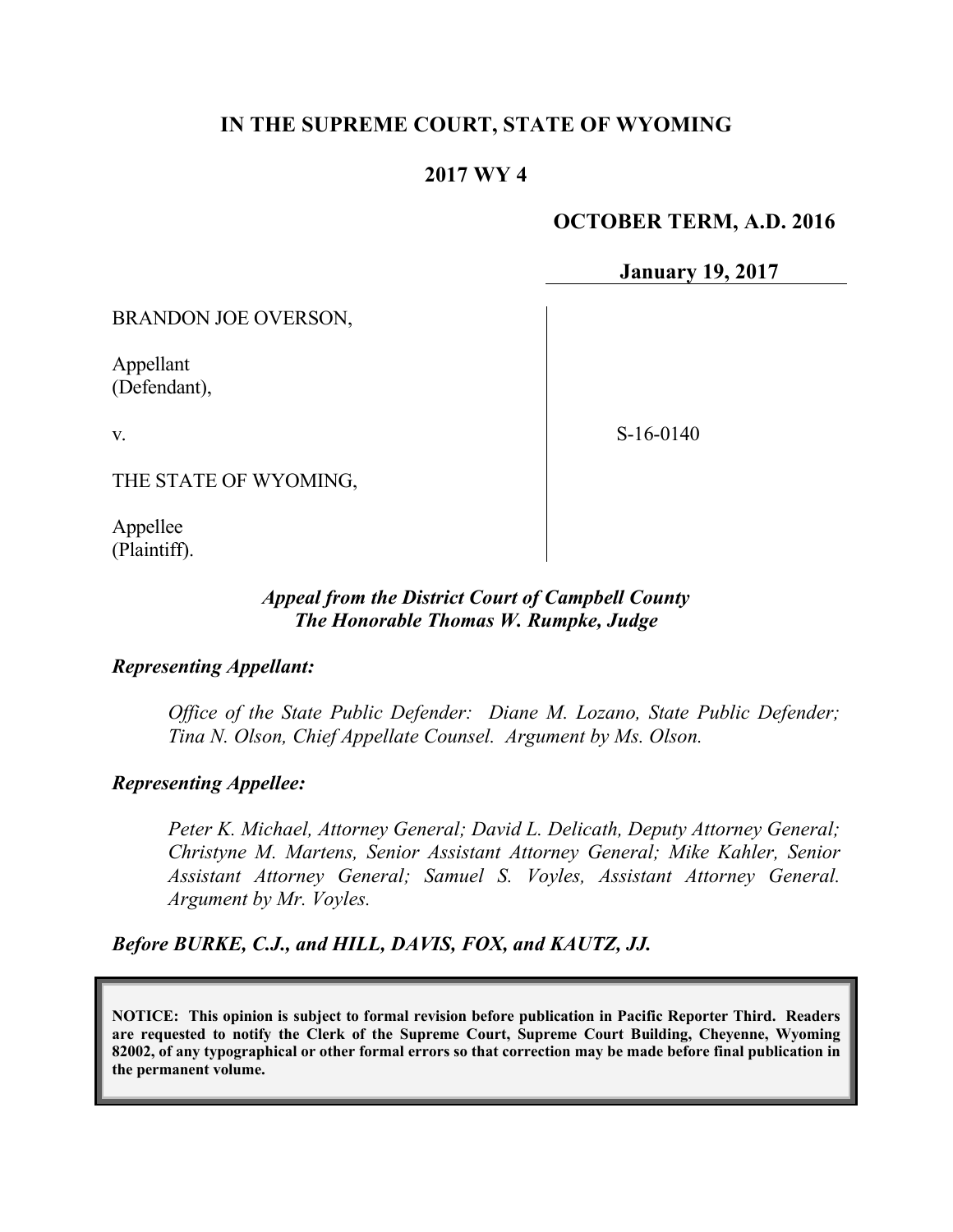# **BURKE, Chief Justice.**

[¶1] Appellant, Brandon Overson, was convicted of two criminal charges, felony possession of methamphetamine and possession of methamphetamine with intent to deliver. He appeals his conviction on the charge of possession with intent to deliver, claiming the district court erred when it admitted evidence of a prior drug transaction. He does not challenge his conviction on the charge of possession of methamphetamine, but claims that, because felony possession is a lesser included offense of possession with intent to deliver, the district court erred in convicting and sentencing him on both counts. We conclude that the challenged evidence was improperly admitted and prejudicial. We will therefore reverse Mr. Overson's conviction for possession with intent to deliver, making it unnecessary to consider his second issue.

## *ISSUES*

[¶2] Mr. Overson presents two issues:

- 1. Did the district court erroneously admit irrelevant and prejudicial evidence of a prior drug transaction?
- 2. Should Appellant's two convictions merge because the double jeopardy clauses of the Wyoming and United States Constitutions prohibit multiple convictions and sentences for the same conduct?

# *FACTS*

[¶3] Mr. Overson's challenge to the relevance of the evidence in question requires us to examine in detail the evidence admitted at trial. To understand the course of his trial, however, it is useful to take a step back and review the evidence submitted in the earlier hearing on Mr. Overson's motion to suppress evidence. In his motion, Mr. Overson sought to suppress evidence resulting from a search of his person following a stop by police. He claimed that the police stopped his vehicle without reasonable suspicion and then detained him for an unlawfully extended period.

[¶4] At the motion hearing, police officer Jacob Foutch provided the foundation for the stop. Officer Foutch testified that he, Officer Fitzner, and Sergeant Overton responded to a dispatch call advising of an anonymous report of a possible drug deal taking place behind a hotel. They encountered two men and a woman. The woman, later identified as Tandie Hooks, consented to a search of her vehicle. The officers found a bag of methamphetamine in the driver's seat. After placing Ms. Hooks under arrest, the officers found more methamphetamine inside her purse and hidden in her bra.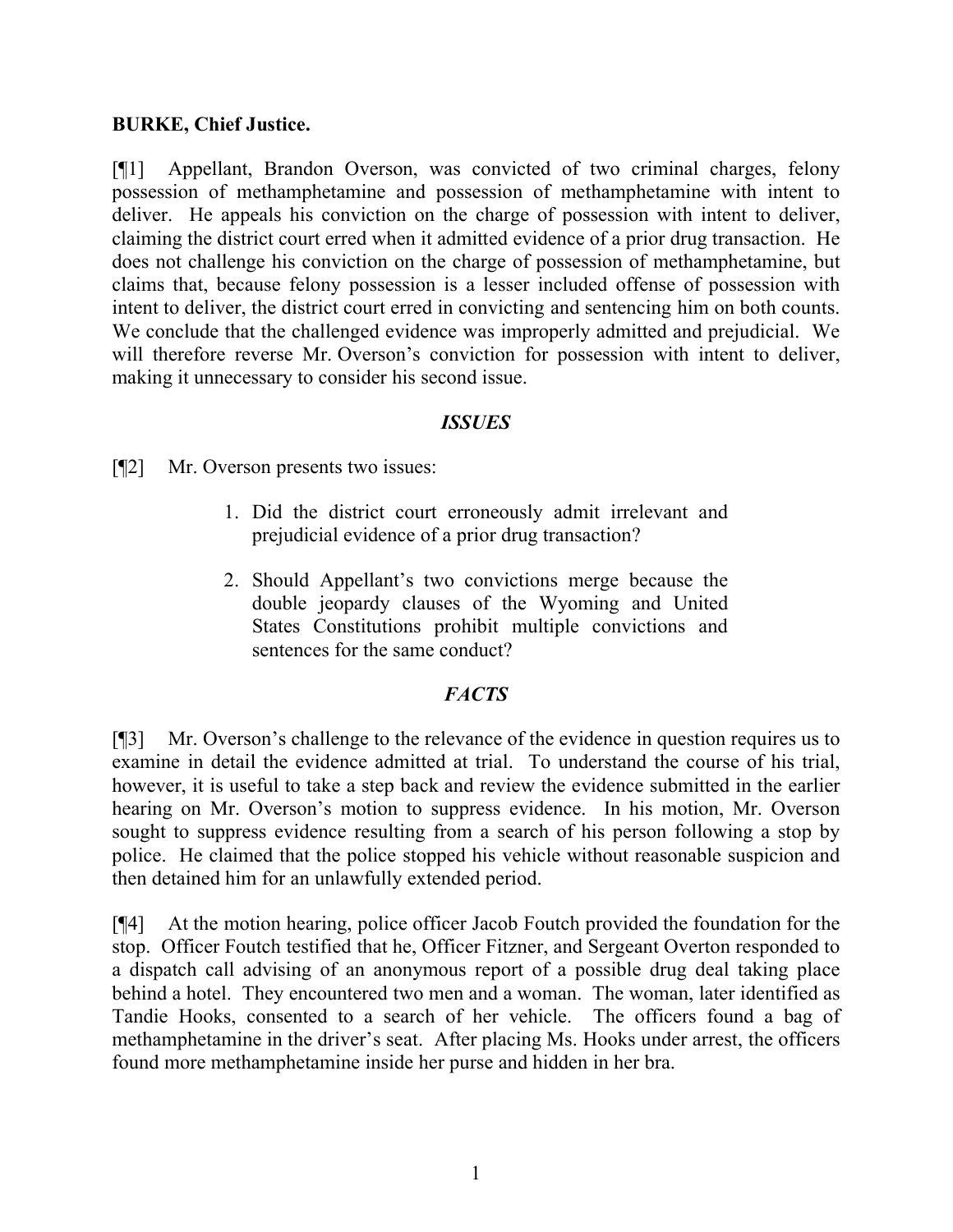[¶5] After Ms. Hooks was taken into custody, she asked to speak to Officer Foutch again. According to Officer Foutch, she told him that her dealer, named Brandon, was currently at her home. She said the dealer drove a gold-colored Tahoe, and if that vehicle was still parked in her driveway, the dealer would also be at her house. She claimed that the dealer had arranged the drug deal behind the hotel, and she was only facilitating the transaction.

[¶6] At Ms. Hooks' residence, police officers confirmed that a gold Tahoe was parked in the driveway. Based on the license plate, the officers learned that the vehicle was registered to Brandon Overson. Other officers maintained surveillance while Officer Foutch went to his office to start the process of obtaining a search warrant. While still in that process, Officer Foutch was informed that the gold Tahoe was leaving the residence. He told the officers on the scene to stop the vehicle and detain the driver. Officers stopped the vehicle and identified the driver as Brandon Overson. Upon searching Mr. Overson, police discovered a large medication bottle hidden in his underwear. Inside the bottle were five separate packages of methamphetamine.

[¶7] When Mr. Overson called Ms. Hooks to testify at the suppression hearing, she denied telling Officer Foutch that her drug dealer was at her residence. She claimed she never mentioned the drug dealer's name to the officer. She denied giving Officer Foutch any information about the dealer's vehicle. She denied telling the officer that the dealer had set up the drug transaction behind the hotel. The district court denied the motion to suppress, explaining that it found Officer Foutch's version of events more credible than that presented by Ms. Hooks. The case proceeded to trial.

[¶8] At trial, the prosecution called Officer Fitzner as its first witness. He testified that he responded to a dispatch informing him that there was a possible drug deal taking place behind a hotel. When the prosecutor asked him to tell the jury what he found at the scene, defense counsel objected, claiming the evidence was irrelevant because there was nothing to connect Mr. Overson with this drug deal. The prosecutor responded that she was asking about "how they ended up getting to [Ms. Hooks' address]" and asserted that "[n]othing can be more relevant than how they ended up making contact with Mr. Overson." The objection was overruled. Officer Fitzner went on to testify in substantial detail about his investigation of the drug deal behind the hotel.

[¶9] Officer Fitzner testified that dispatch advised that the people involved in the transaction were driving a white Jeep and a silver passenger car. He found those two vehicles, and saw two men standing outside the vehicles and a woman sitting in the driver's seat of the silver car. One of the men ran away, and was chased by Sergeant Overton, who had just arrived at the scene. Officer Fitzner identified the woman as Tandie Hooks and the remaining man as Cody Johnson, and he began speaking to them. Noting that he was outnumbered two to one at that point, he began explaining the higher risk of getting hurt, particularly when money or narcotics are involved. Defense counsel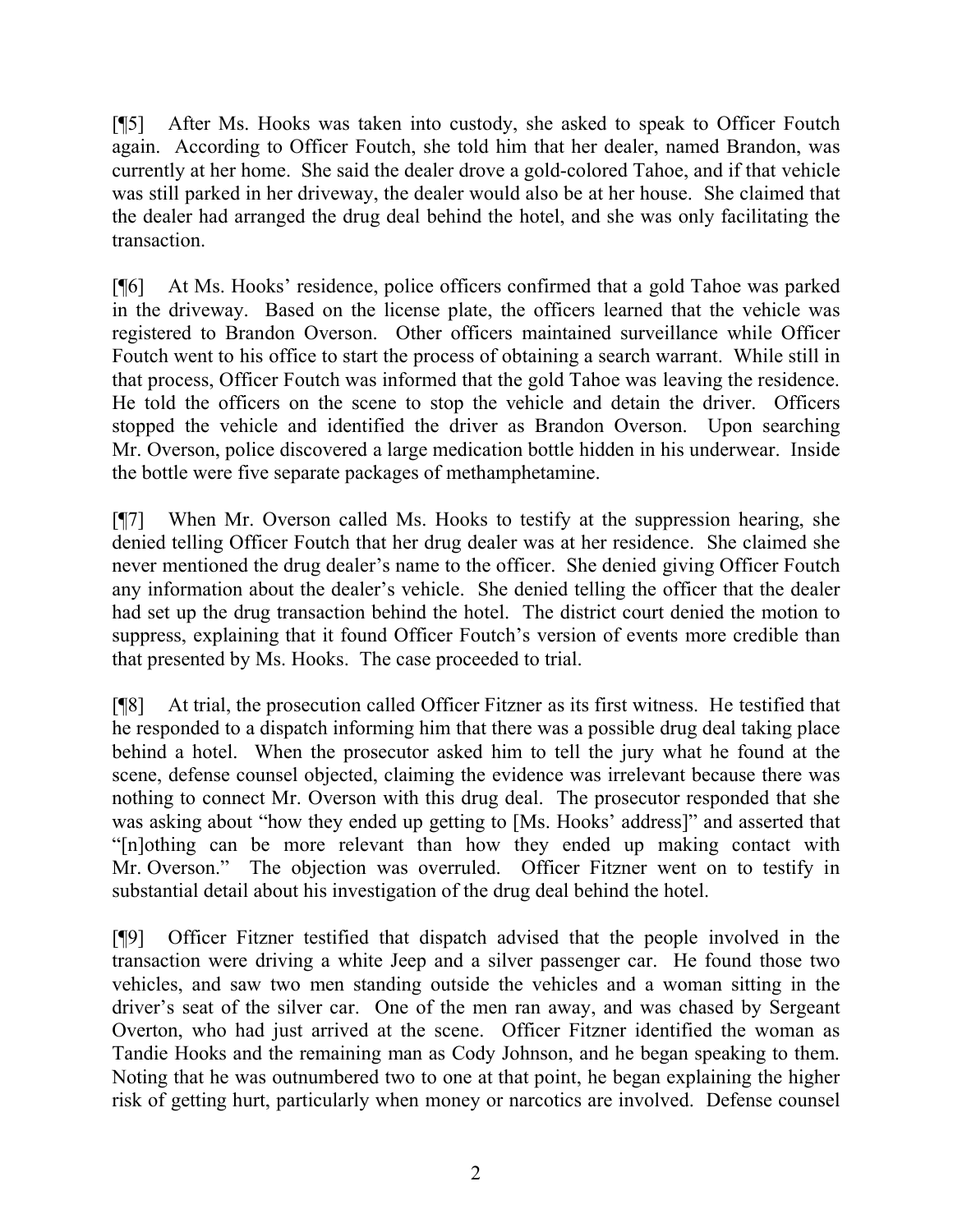objected that this explanation was not relevant. The district court sustained the objection and struck that portion of Officer Fitzner's testimony.

[¶10] Asked what happened next, the officer said he noticed Mr. Johnson reaching into the pocket of his sweatshirt and fumbling with something inside. He asked Mr. Johnson if he had a weapon. Defense counsel objected on the basis of relevancy, asserting that whether or not Mr. Johnson had a gun did not indicate how police contacted Mr. Overson. The prosecutor responded that this information was "all part of the police investigation." The district court asked the prosecutor if there was going to be any evidence that Mr. Johnson was involved in dealing with Mr. Overson. The prosecutor admitted that there would be no evidence connecting Mr. Johnson with Mr. Overson, only evidence connecting Ms. Hooks with Mr. Overson. The objection was sustained, and the jury was instructed to disregard that information. Officer Fitzner continued, testifying that Ms. Hooks gave Sergeant Overton permission to look through her vehicle, and that the sergeant found a small baggie of what he suspected to be methamphetamine on the driver's seat. When Officer Foutch arrived on the scene, they separated Ms. Hooks from Mr. Johnson and spoke to them individually.

[¶11] Sergeant Overton testified next. He testified in some detail about chasing the man who had run away from the scene. He did not catch the man, but returned to the scene to assist Officer Fitzner. He observed that Officer Fitzner had moved the two suspects under an awning to get them out of the rain. Sergeant Overton then related that he had searched Ms. Hooks' vehicle and found suspected controlled substances. He said that he had photographed the controlled substances, and identified eighteen photographs he had taken.

[¶12] The prosecution moved to admit all eighteen photographs into evidence. Defense counsel objected, asserting that the photographs were not relevant. The prosecutor responded that the photographs depicted packaging that was identical to the packages found on Mr. Overson. The district court asked if the prosecution's offer of proof included information that Mr. Overson was Ms. Hooks' dealer, and the prosecutor responded, "That is the dot we'll be connecting." The district court went through the eighteen photographs individually, rejecting some it deemed irrelevant, and admitting twelve of the photographs. Sergeant Overton then described each of the admitted photographs in substantial detail.

[¶13] The sergeant also testified that he field tested some of the substances, and described the steps in conducting a field test for controlled substances. Defense counsel interrupted the explanation to object on grounds of relevance. The district court overruled the objection. Sergeant Overton completed his explanation of field testing but was never asked about the results of testing of the substances found in Ms. Hooks' vehicle. He testified that he also found baggies of substances in Ms. Hooks' bra, and that the packages together weighed over twenty-five grams. He said that field tests run on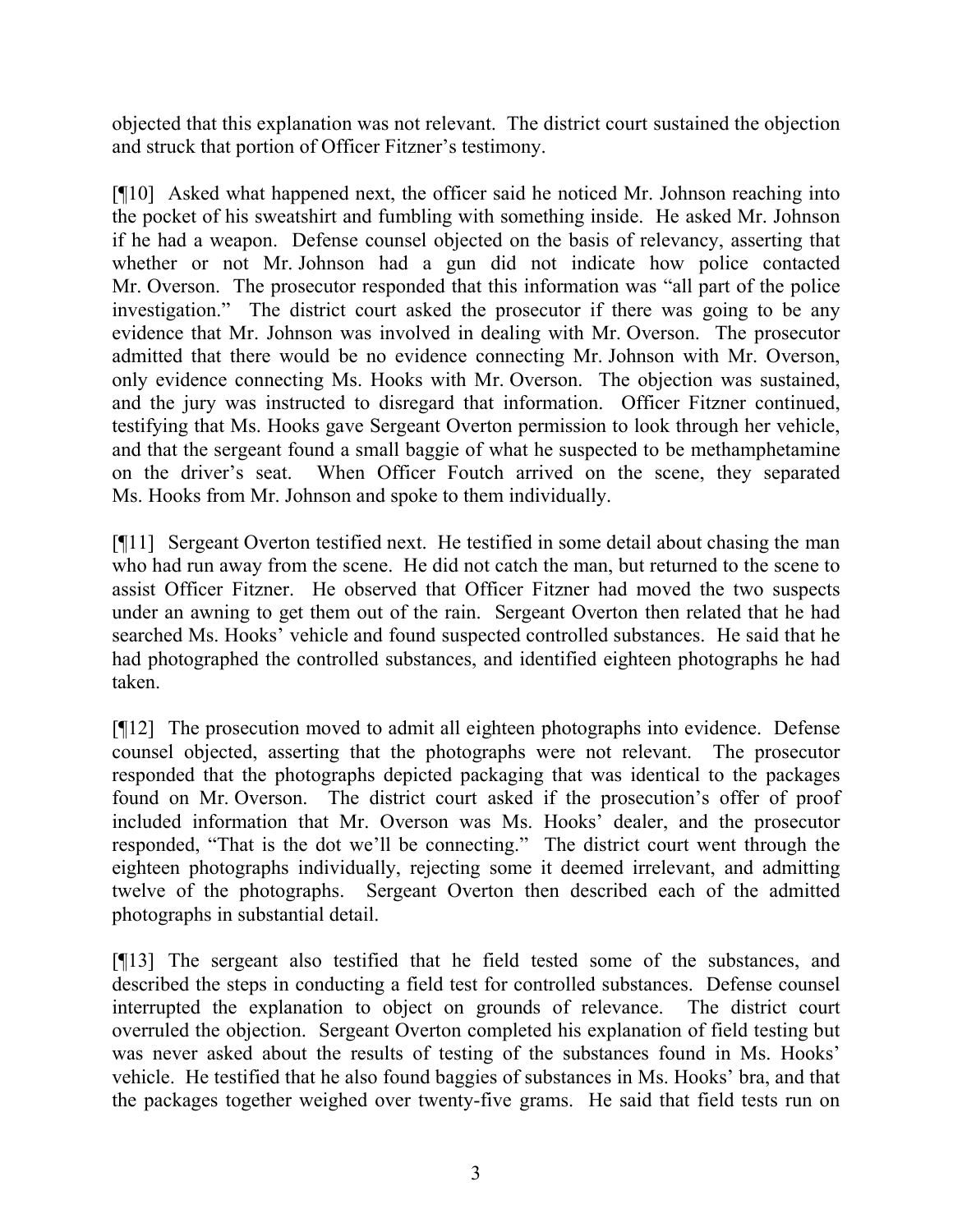these substances were positive for methamphetamine.

[¶14] The prosecution next called Officer Weinhardt. He testified that he was a K-9 handler with the Gillette police department. After another officer stopped Mr. Overson, Officer Weinhardt arrived as back-up, and patted down Mr. Overson for safety reasons. He felt a round, hard object in the waistband of Mr. Overson's pants. That object fell down further in Mr. Overson's pants, and the officer could no longer feel it. He did not search further, and Mr. Overson was handcuffed for safety reasons. Officer Weinhardt then took his dog to "conduct a free air sniff" around Mr. Overson's vehicle. The dog alerted at the door of Mr. Overson's vehicle. Inside the vehicle, the dog gave an indication at the cup holder between the two front seats. However, despite the dog's indications, no substances were found inside the vehicle.

[¶15] Officer Foutch testified next. He told the jury that he was near the hotel when dispatch relayed the information about the possible drug deal taking place, and he drove to the scene. He saw Officer Fitzner talking to two people under an awning. He approached and the officers separated the suspects, with Officer Fitzner initially talking to Ms. Hooks and Officer Foutch talking to Mr. Johnson, and later switching. He then went to drive by Ms. Hooks' residence, a trailer home, where he saw a gold Tahoe. The vehicle was registered to Mr. Overson. Finding no safe place to maintain surveillance on Ms. Hooks' residence, the officer called for two more officers to place themselves at the exits of the trailer park to watch for Mr. Overson's vehicle.

[¶16] Officer Foutch then went to the police department to begin the process for obtaining a search warrant. Another officer advised him that the gold Tahoe was leaving the trailer park, and had been stopped. When Mr. Overson was brought to the police station, Officer Foutch searched him more thoroughly and found a prescription medication bottle containing five individual baggies of a crystal substance. The officer identified the five baggies and stated that they weighed, respectively, 10.477 grams, 3.48 grams, 3.423 grams, 2.575 grams, and 2.48 grams. He also identified the medication bottle, and testified that two cell phones and \$435 in cash were also found during the search.

[¶17] Detective Dowdy, the next witness for the prosecution, testified that in the controlled substance trade, cell phones are used to conduct business and maintain records. He stated that a "user amount" of methamphetamine is typically three grams or less, or commonly as little as one gram, and while prices varied, an average price would be \$150 to \$200 per gram of methamphetamine. He explained that three and a half grams is the equivalent of eight ounces, and that three and a half grams of methamphetamine is referred to as an "eight ball." The average price for an "eight ball" was between \$350 and \$500. He related that, in controlled substance investigations, possessing smaller quantities suggest that the individual is a user, while possessing larger amounts could indicate that a person is distributing or selling methamphetamine.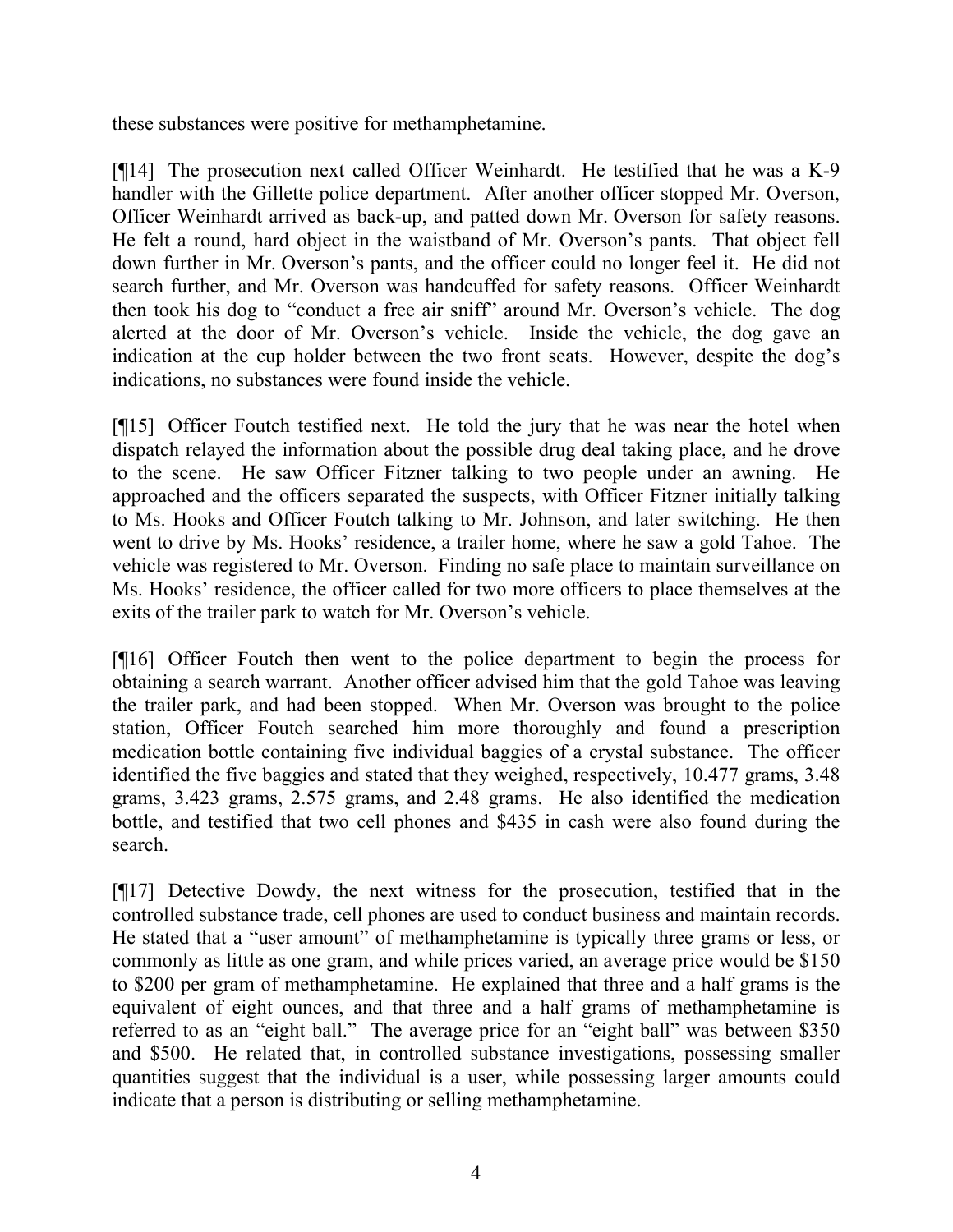[¶18] After Detective Dowdy began describing his involvement in the search of Ms. Hooks' home, defense counsel objected. "Maybe [this] can be linked up with Ms. Hooks later," he asserted, "but at this point, I don't think the search of her house is relevant to this case." This prompted a discussion about whether the prosecution intended to call Ms. Hooks as a witness. The district court indicated that if Ms. Hooks was not called to produce evidence of a link with Mr. Overson, it would entertain a motion to strike all of the evidence regarding Ms. Hooks. The district court sustained the objection to evidence about the house search.

[¶19] Near the end of the first day of trial, the district court dismissed the jury, and summarized for counsel its evidentiary rulings so far. It noted that testimony about the transaction behind the hotel and photographs of the bagged substances found there had been conditionally admitted based on the State's theory of the case: "That they were going to show that Mr. Overson somehow had been in contact with Ms. Hooks." Concerning the State's suggestion that it might not call Ms. Hooks as a witness, the district court warned that if the link between that transaction and Mr. Overson was not made, it would "consider motions to strike at that point. I'm not sure that we can actually continue with the trial, and obviously, it would be up to defense counsel to make a motion for a mistrial."

[¶20] Amanda Heeren, a senior forensic analyst with the Wyoming State Crime Laboratory, was the first witness on the second day of trial. She testified to the weight of the substances in the bags found on Mr. Overson. She also confirmed that when she tested those substances she "identified the presence of methamphetamine."

[¶21] The prosecution called Ms. Hooks as its final witness. She confirmed that she was conducting a drug deal behind the hotel when the officers arrived. She denied that she was selling methamphetamine at Mr. Overson's request. She admitted telling the officers that "Brandon" was at her home. She testified that, when the officers asked her about Mr. Overson's vehicle, a gold Tahoe, she told them "that might be his." She admitted stating that, if the Tahoe was at her residence, Mr. Overson would be there, too. When asked if she told Officer Foutch that "Brandon" was her "dealer," she responded, "Possibly."

[¶22] Based on Ms. Hooks' testimony – particularly her indications that she "possibly" told Officer Foutch that "Brandon" was her "dealer," that he was at her residence, and that the gold Tahoe was his – the district court ruled that the prosecution had linked Mr. Overson sufficiently to the transaction behind the hotel "and established he was the one that supplied her drugs." It noted that "a reasonable jury at this point could infer that the drugs involved were from Mr. Overson."

[¶23] After the prosecution rested its case, Mr. Overson made a motion for a judgment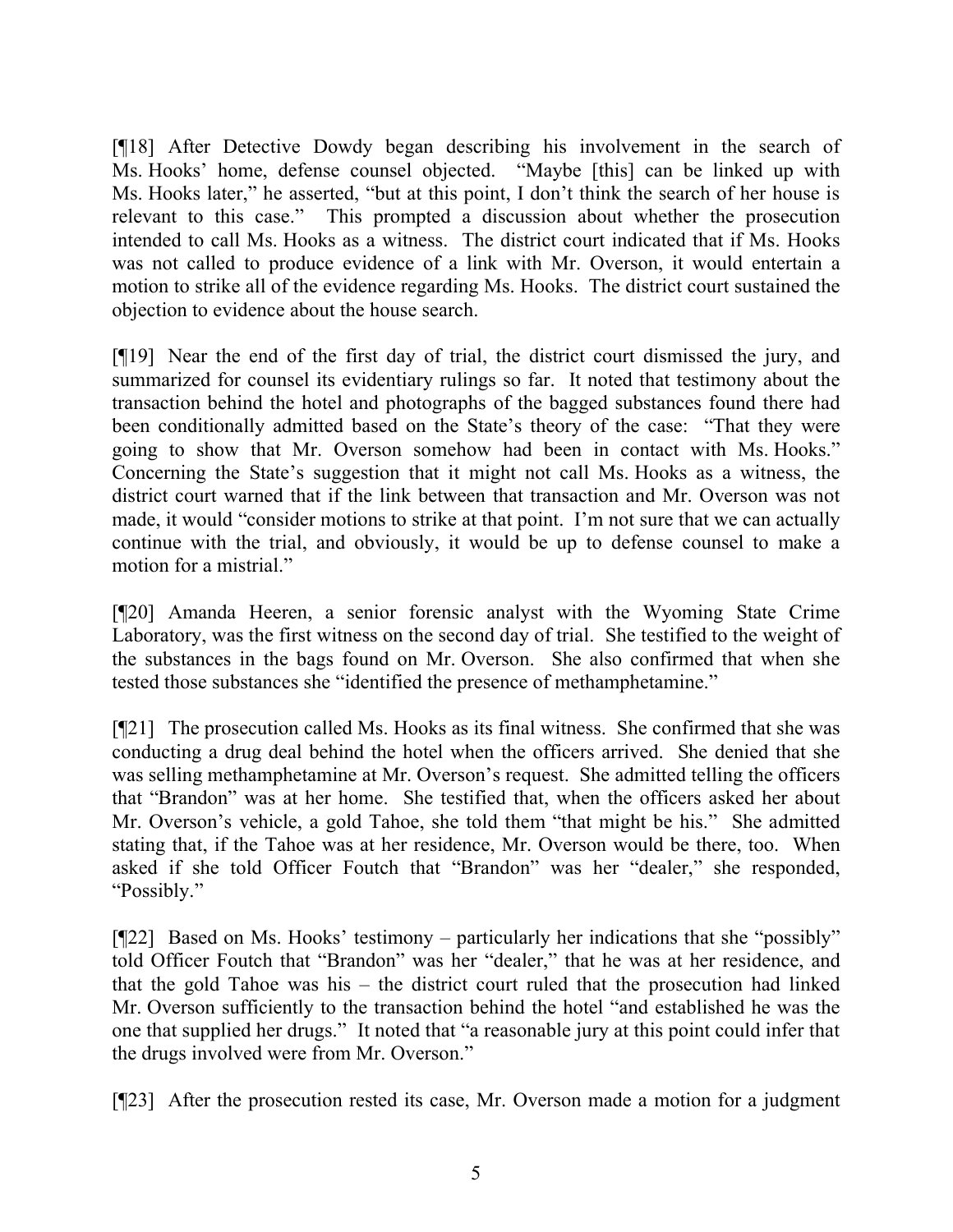of acquittal arguing, in part, that while there may be evidence that Mr. Overson had delivered substances to Ms. Hooks, there was no evidence that they were methamphetamine. The prosecution responded that Sergeant Overton testified to field testing of the substances found on Ms. Hooks, and the presumptive result was that they were methamphetamine. The district court ruled that the prosecution had presented sufficient evidence that methamphetamine was found on Mr. Overson's person, and that the amounts and individual packaging was evidence of his intent to deliver. As to the substances involved in the transaction behind the hotel, the district court ruled that the presumptive field test was insufficient to prove that they were methamphetamine. For that reason, the district court ruled that "the State cannot argue that the drugs confiscated [behind the hotel] were delivered by Mr. Overson to, to establish . . . the charge of possession with intent to distribute. They can still argue that evidence for permissible purposes."<sup>1</sup>

[¶24] Based on this ruling, Mr. Overson proposed a jury instruction clarifying that the drugs for which he was being charged were those found on his person. The district court denied that request, but instead indicated that it would revise the verdict form so as to ask the jury to make a "finding that the drugs that were possessed were the ones on his person because I don't think that it's permissible for them to make a finding that he possessed [with] intent to distribute the drugs that were found on Ms. Hooks. There's just not sufficient evidence in front of me, so let me rerun the verdict form.<sup>"2</sup>

[¶25] The jury found Mr. Overson guilty of possession of methamphetamine with intent to deliver in violation of Wyo. Stat. Ann. § 35-7-1031(a)(i) (LexisNexis 2015), and guilty of felony possession of methamphetamine in violation of Wyo. Stat. Ann. § 35-7-  $1031(c)(ii)$ . On the verdict form, the jury marked an "X" next to the "Yes," indicating

 $\overline{a}$ 

We, the jury, duly empanelled to try the above-entitled case, FIND AS FOLLOWS:

1. As to the crime of **Possession of a Controlled Substance with Intent to Deliver**, as charged in Count I, we find the Defendant, BRANDON OVERSON: Guilty Not Guilty

We unanimously find that the Defendant, Brandon Overson, possessed a controlled substance, methamphetamine, on his person.

> \_\_\_\_\_ Yes  $\overline{N}$

 $<sup>1</sup>$  Mr. Overson chose not to testify or present other evidence.</sup>

 $2$  With respect to the first count charged against Mr. Overson, the verdict form read as follows: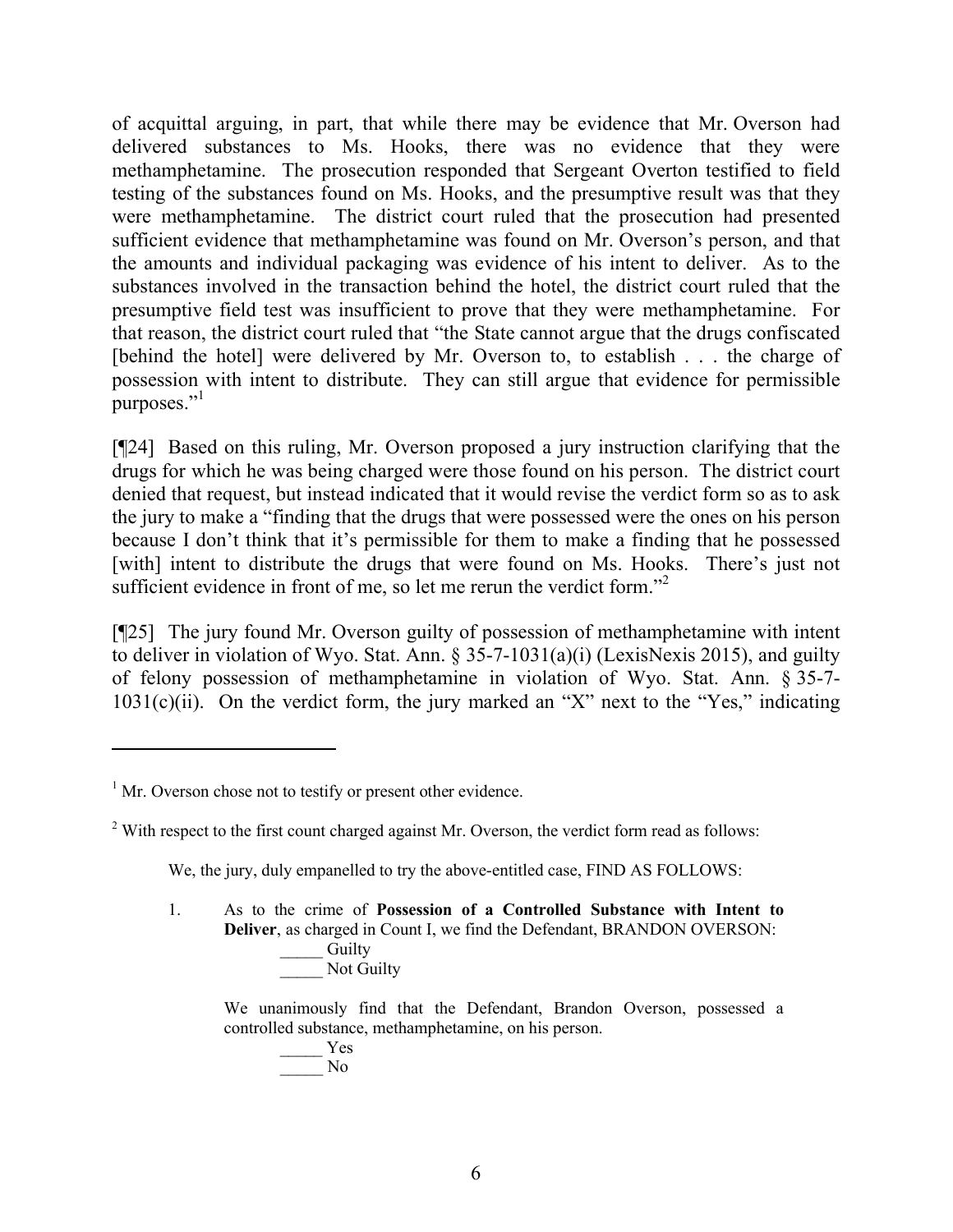the unanimous finding that he possessed the methamphetamine on his person. The district court sentenced Mr. Overson to serve three to eight years on the possession with intent to deliver charge, and three to five years imprisonment on the possession charge, with the sentences to run concurrently. Mr. Overson filed a timely appeal with this Court.

### *DISCUSSION*

[¶26] In his first issue, Mr. Overson claims that evidence about the drug transaction behind the hotel was irrelevant, and the district court's decision to admit it was error. We review a trial court's evidentiary decisions for abuse of discretion.

> Evidentiary rulings are within the sound discretion of the trial court and include determinations of the adequacy of foundation and relevancy, competency, materiality, and remoteness of the evidence. This Court will generally accede to the trial court's determination of the admissibility of evidence unless that court clearly abused its discretion.

*Brock v. State*, 2012 WY 13, ¶ 23, 272 P.3d 933, 939-40 (Wyo. 2012) (quoting *Edwards v. State*, 2007 WY 146, ¶ 7, 167 P.3d 636, 637 (Wyo. 2007)). "The ultimate issue that we decide in determining whether there has been an abuse of discretion is whether or not the court could have reasonably concluded as it did." *Edwards v. State*, 973 P.2d 41, 45 (Wyo. 1999) (quoting *State v. McDermott*, 962 P.2d 136, 138 (Wyo. 1998)).

*Lawrence v. State*, 2015 WY 97, ¶ 10, 354 P.3d 77, 80 (Wyo. 2015).<sup>3</sup> If we determine that evidence was admitted in error, then we consider whether the error was prejudicial. *Hill v. State*, 2016 WY 27, ¶ 22, 371 P.3d 553, 560 (Wyo. 2016).

[¶27] As discussed above, defense counsel first objected to evidence about the transaction behind the hotel when Officer Fitzner was asked what he saw when he arrived at the scene. His objection was that the evidence was irrelevant because it was not

<sup>&</sup>lt;sup>3</sup> Although defense counsel did not object every time a witness testified about the transaction behind the hotel, he did so frequently enough to place the issue of relevancy squarely before the district court. It is therefore appropriate for us to review the district court's decision for abuse of discretion. The State does not contend that we should review for plain error.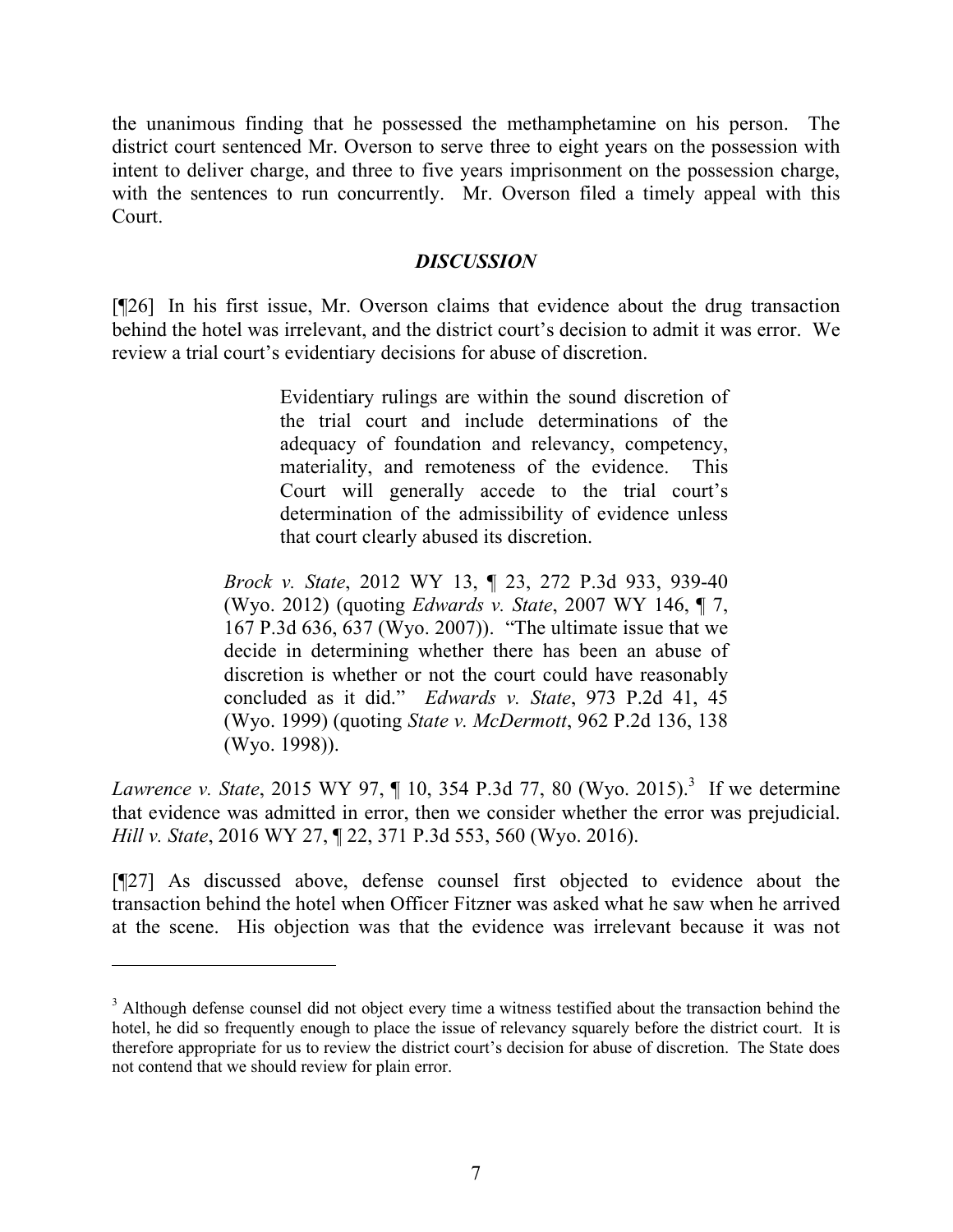connected to Mr. Overson. The prosecutor asserted that the evidence was relevant because "[n]othing can be more relevant than how they ended up making contact with Mr. Overson." The district court overruled the objection, explaining later that the evidence was admitted pursuant to W.R.E.  $104(b)^4$  on the condition that the prosecution must make the connection between Mr. Overson and the transaction behind the hotel.

[¶28] During the course of the trial, however, it became clear that the prosecution also intended to use this evidence to show that Mr. Overson had supplied the drugs to Ms. Hooks for her to sell. When the district court later decided that the prosecution had satisfied the condition of connecting Mr. Overson to the transaction, it indicated its approval of this use of the evidence. It concluded that "a reasonable jury at this point could infer that the drugs involved were from Mr. Overson," and that the prosecution had adequately "established he was the one that supplied [Ms. Hooks'] drugs."

[¶29] The district court subsequently withdrew its approval for that use of the evidence. At the close of the prosecution's case, Mr. Overson moved for a judgment of acquittal. Although the district court denied that motion, it agreed with Mr. Overson's assertion that the prosecution had failed to provide evidence that the substances found in Ms. Hooks' car and on her body were actually methamphetamine. Based on that failure of proof, the district court determined that the prosecution could not argue that Mr. Overson had supplied controlled substances to Ms. Hooks, and later revised the verdict form in an attempt to clarify that the controlled substances at issue in Mr. Overson's case were those found on his person. The district court ruled, however, that the prosecution could still use evidence of the transaction behind the hotel for other "permissible purposes."

[¶30] The only other permissible purpose ever suggested by the prosecution was to indicate the reason for stopping and detaining Mr. Overson. Accordingly, the question raised in this appeal is a focused one: Was the evidence admitted concerning the transaction behind the hotel relevant to show why Mr. Overson was stopped and detained? We conclude that, while a small portion of that evidence was relevant, the great bulk of it was not.

[¶31] Relevant evidence is "evidence having any tendency to make the existence of any fact that is of consequence to the determination of the action more probable or less probable than it would be without the evidence." W.R.E. 401. In applying this rule to the case before us, we first note that the central question of consequence in determining Mr. Overson's guilt was whether he had intent to deliver. In his opening statement, counsel for Mr. Overson admitted that "[t]he evidence will be clear that Mr. Overson did

 $\overline{a}$ 

 $4$  W.R.E. 104(b) provides that, "When the relevancy of evidence depends upon the fulfillment of a condition of fact, the court shall admit it upon, or subject to, the introduction of evidence sufficient to support a finding of the fulfillment of the condition."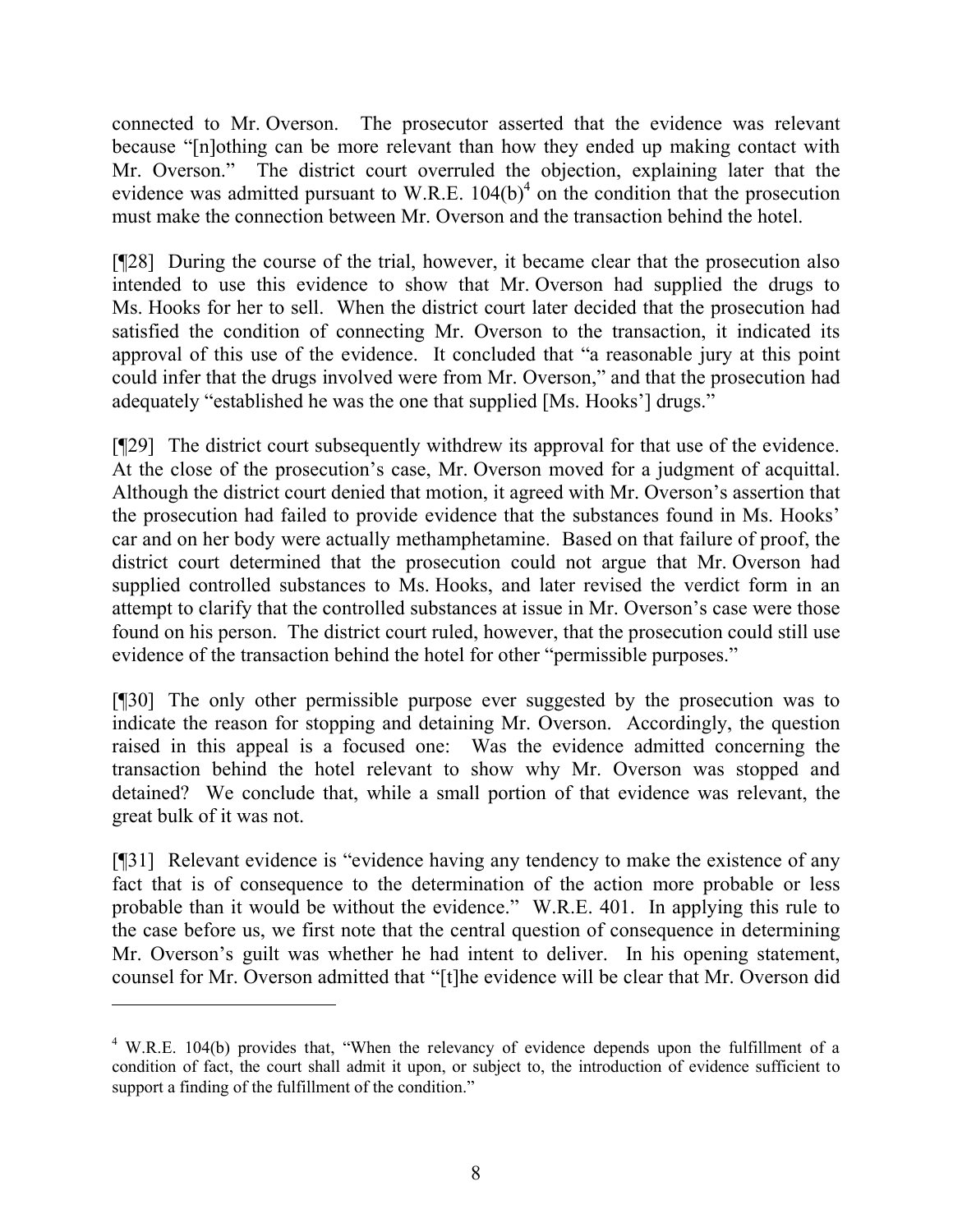indeed possess methamphetamine on that day." However, he asserted the "evidence will not be so clear that Mr. Overson intended to deliver methamphetamine. That's the issue in the case."

[¶32] The question of why Mr. Overson was stopped and detained was of little consequence during his trial. We have recognized that "testimony about the course of an investigation leading to a defendant's arrest is not irrelevant evidence." *Hernandez v. State*, 2010 WY 33, ¶ 17, 227 P.3d 315, 321 (Wyo. 2010) (citing *Evenson v. State*, 2008 WY 24, ¶ 10, 177 P.3d 819, 823 (Wyo. 2008)). However, we have also recognized that there are limits to the use of such evidence. *Griggs v. State*, 2016 WY 16, 367 P.3d 1108 (Wyo. 2016).

[¶33] In *Griggs*, a foster mother testified about the foster children's reports of sexual abuse. *Id.*, *¶* 82, 367 P.3d at 1133. Responding to the appellant's claim that such testimony was inadmissible hearsay, the State asserted that the testimony was not hearsay because it was admitted not "for the truth of the matter asserted (i.e., that the abuse had actually occurred) but rather to show what [she] did in response to the reports." *Id*., ¶ 83, 367 P.3d at 1133. We noted that a similar situation is presented when a law enforcement officer is asked to repeat a report of the defendant's criminal behavior. We said that such reports

> may fall within the rule allowing out of court statements to show their effect on the hearer rather than for the truth of the matter asserted. The issue often arises during the testimony of an investigating law enforcement officer. For example,

> > [a]n out-of-court declaration by a third party to a police officer which is offered at trial merely to explain the officer's conduct in the investigation of a crime is usually admissible because it is not offered for the truth of the matter stated. The conduct to be explained should be relevant, in need of explanation, and contemporaneous with the statements.

29 Am. Jur. 2d *Evidence* § 676 (2015). *See also Schreibvogel v. State*, 2010 WY 45, ¶ 28, 228 P.3d 874, 884 (Wyo. 2010); *Kerns v. State*, 920 P.2d 632, 640-41 (Wyo. 1996); *Olson v. State*, 698 P.2d 107, 113-14 (Wyo. 1985) (an officer's testimony reciting a victim's or witness's statement elicited to provide context for the investigation may be admissible if it is not offered to prove the truth of the matter asserted).

*Griggs*, ¶ 85, 367 P.3d at 1133. However, relying on the reasoning of a case from the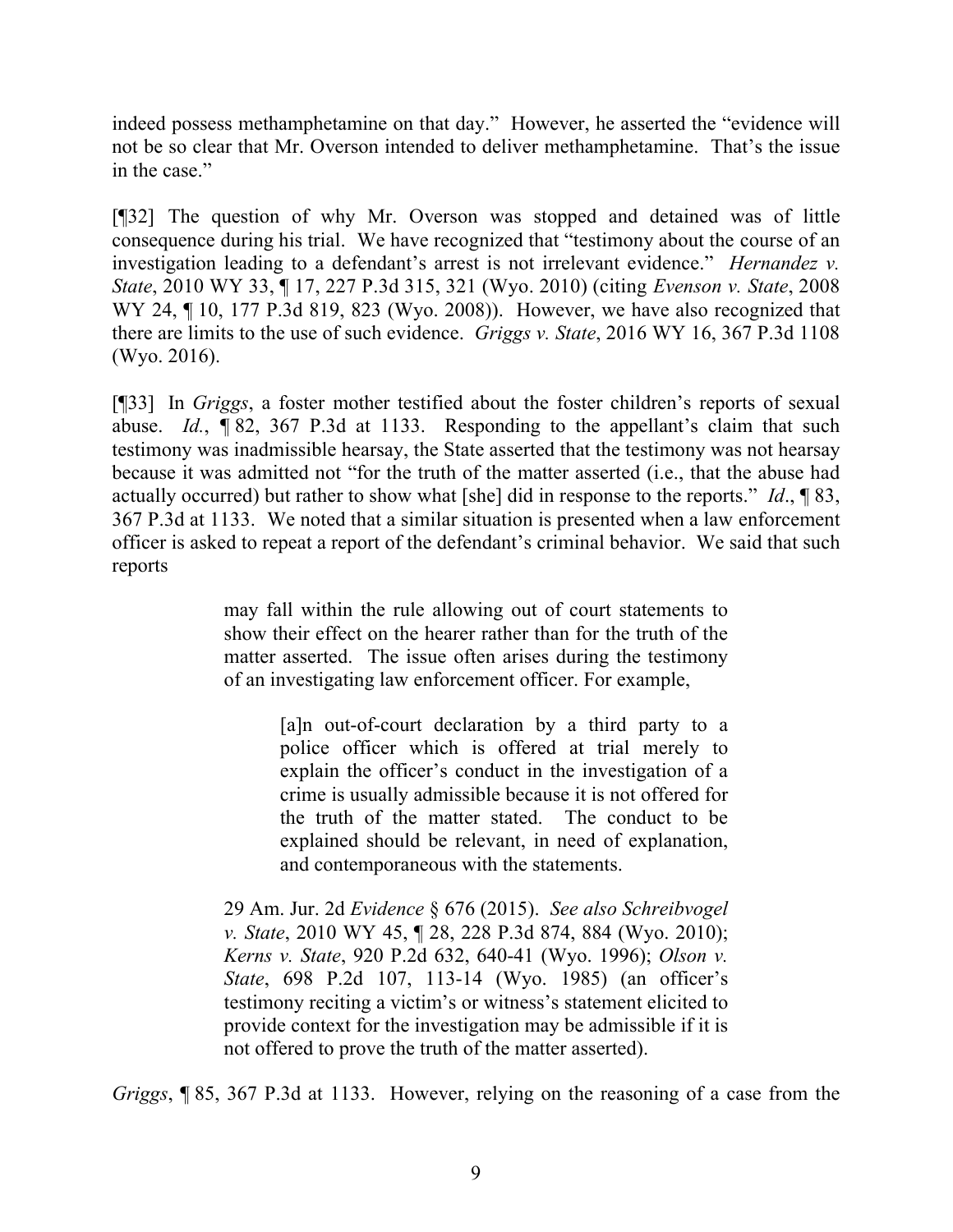Tenth Circuit Court of Appeals and our own precedent, we warned that

the use of out of court statements to show the effect on the hearer is limited. It may be necessary and appropriate to introduce some out of court statements or portions of statements to explain the course of events, but other portions of the same statements may go far beyond what is necessary for this limited purpose. The rationale may not be used to inform the jury of the details of a victim's allegation of the criminal conduct or a witness's statement when those details are not necessary to explain what happened next.

*Griggs*, ¶ 86, 367 P.3d at 1134 (citing *United States v. Cass*, 127 F.3d 1218, 1223 (10th Cir. 1997); *Kerns v. State*, 920 P.2d 632, 640-41 (Wyo. 1996); and *Longstreth v. State*, 832 P.2d 560, 563 (Wyo. 1992)).

[¶34] Another statement of this principle is set forth in 2 *McCormick on Evidence* § 249, at 193-95 ( $7<sup>th</sup>$  ed. 2013) (footnotes omitted):

> The officers should not be put in the misleading position of appearing to have happened upon the scene and therefore should be entitled to provide some explanation for their presence and conduct. They should not, however, be allowed to relate historical aspects of the case, such as complaints and reports of others containing inadmissible hearsay. Such statements are sometimes erroneously admitted under the argument that the officers are entitled to give the information upon which they acted. The need for this evidence is slight, and the likelihood of misuse great. Instead, a statement that an officer acted "upon information received," or words to that effect, should be sufficient.

Hearsay is not at issue in Mr. Overson's case. However, the same principle applies to any evidence offered to indicate why an officer acted as he did. The need for such evidence is slight, and its use should be limited to explaining what happened next.

[¶35] The evidence presented in Mr. Overson's case far surpassed that limit. Even though the district court sustained some of Mr. Overson's objections to the relevancy of evidence about the transaction behind the hotel, the evidence admitted was far more than what would have been necessary to explain what happened next. For example, Officer Fitzner's detailed description about what he saw when he arrived at the scene of the transaction behind the hotel had little relevance to the question of why Mr. Overson was stopped. The facts that one of the suspects ran away, that the officer felt at risk because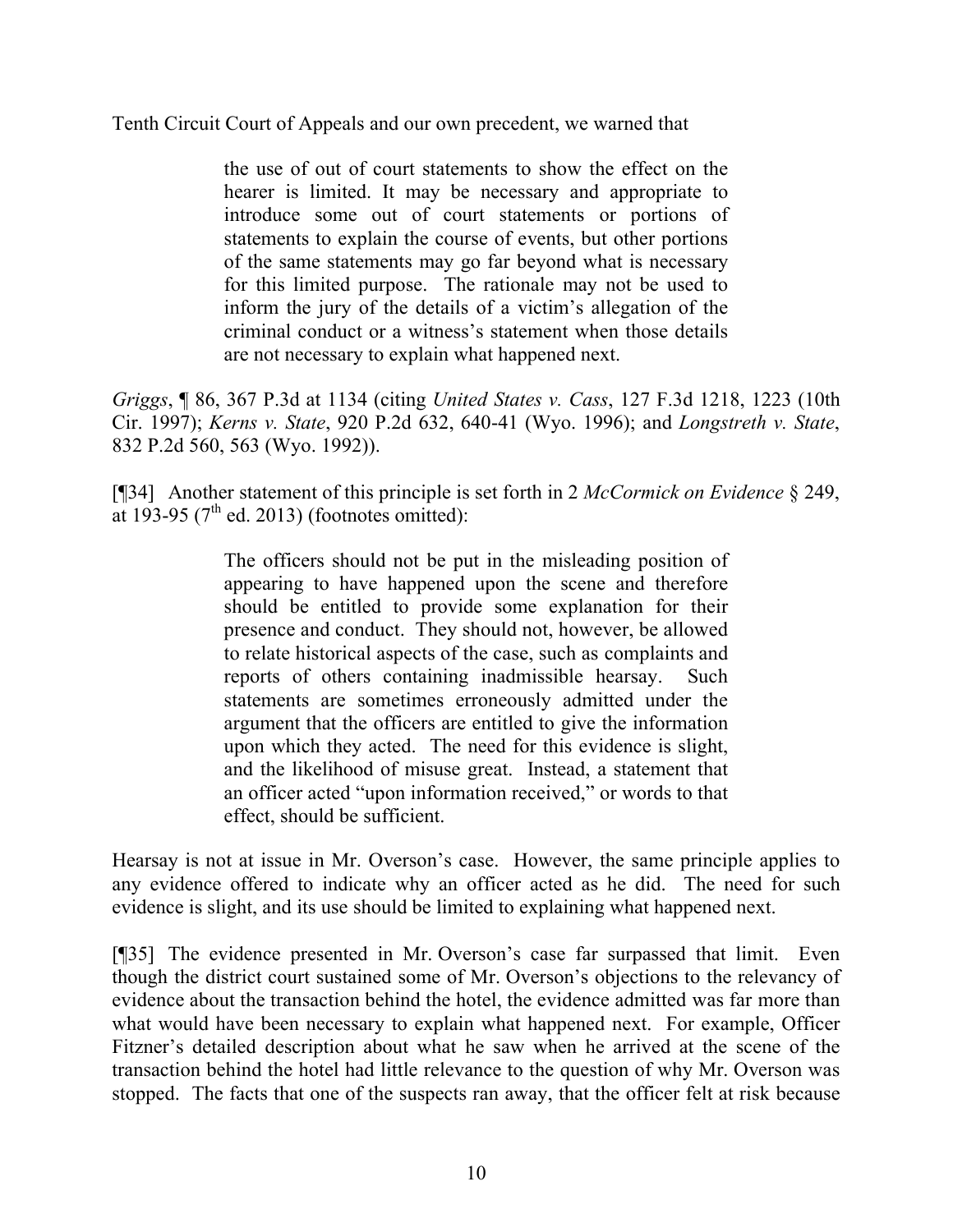he was outnumbered, and that the officers separated Ms. Hooks from Mr. Johnson and interviewed them individually, all lacked any connection to Mr. Overson, and did little to explain what happened next. Much of his testimony was wholly irrelevant to the question of why Mr. Overson was stopped.

[¶36] Also irrelevant was Sergeant Overton's testimony about chasing the fleeing suspect. The potential relevance of the twelve photographs of packaged substances found in Ms. Hooks' car disappeared when the prosecution failed to prove that the substances were methamphetamine. Further, when arguing that photographs of the drugs found on Ms. Hooks and in her vehicle were relevant, the prosecutor pointed out that the photographs showed packaging "identical to that found on Mr. Overson." That information became irrelevant when the district court ruled that the prosecution could not argue that Mr. Overson had supplied drugs to Ms. Hooks. The sergeant's lengthy explanation of field testing for controlled substances was rendered irrelevant when the district court ruled that the field testing was insufficient to prove that the substances found in Ms. Hooks' car were methamphetamine.

[¶37] Officer Foutch's testimony about the investigation that resulted in Mr. Overson being stopped is a good illustration of the principle stated in *McCormick on Evidence* and quoted above. His testimony was admitted to show the information on which he acted. But because the basis for stopping Mr. Overson was not really in question, the need for such evidence was slight. When asked what he did after speaking with Ms. Hooks, Officer Foutch responded, "I went and drove by her place that she told me she lived," and found Mr. Overson's vehicle there. That statement would have been sufficient to show how they made contact with Mr. Overson. The details of his investigation did not have "any tendency to make the existence of any fact that is of consequence to the determination of the action more probable or less probable than it would be without the evidence." W.R.E. 401. The evidence was not relevant.

[¶38] We therefore conclude that much of the evidence admitted at Mr. Overson's trial was irrelevant and admitted in error. The next step is to consider whether this error resulted in prejudice to Mr. Overson.

> W.R.A.P. 9.04 states that "any error, defect, irregularity or variance which does not affect substantial rights shall be disregarded by the reviewing court." W.R.Cr.P. 52(a) and W.R.E. 103(a) contain similar provisions. The test for harmless error stated in the reverse is as follows:

> > "An error is harmful if there is a reasonable possibility that the verdict might have been more favorable to the defendant if the error had never